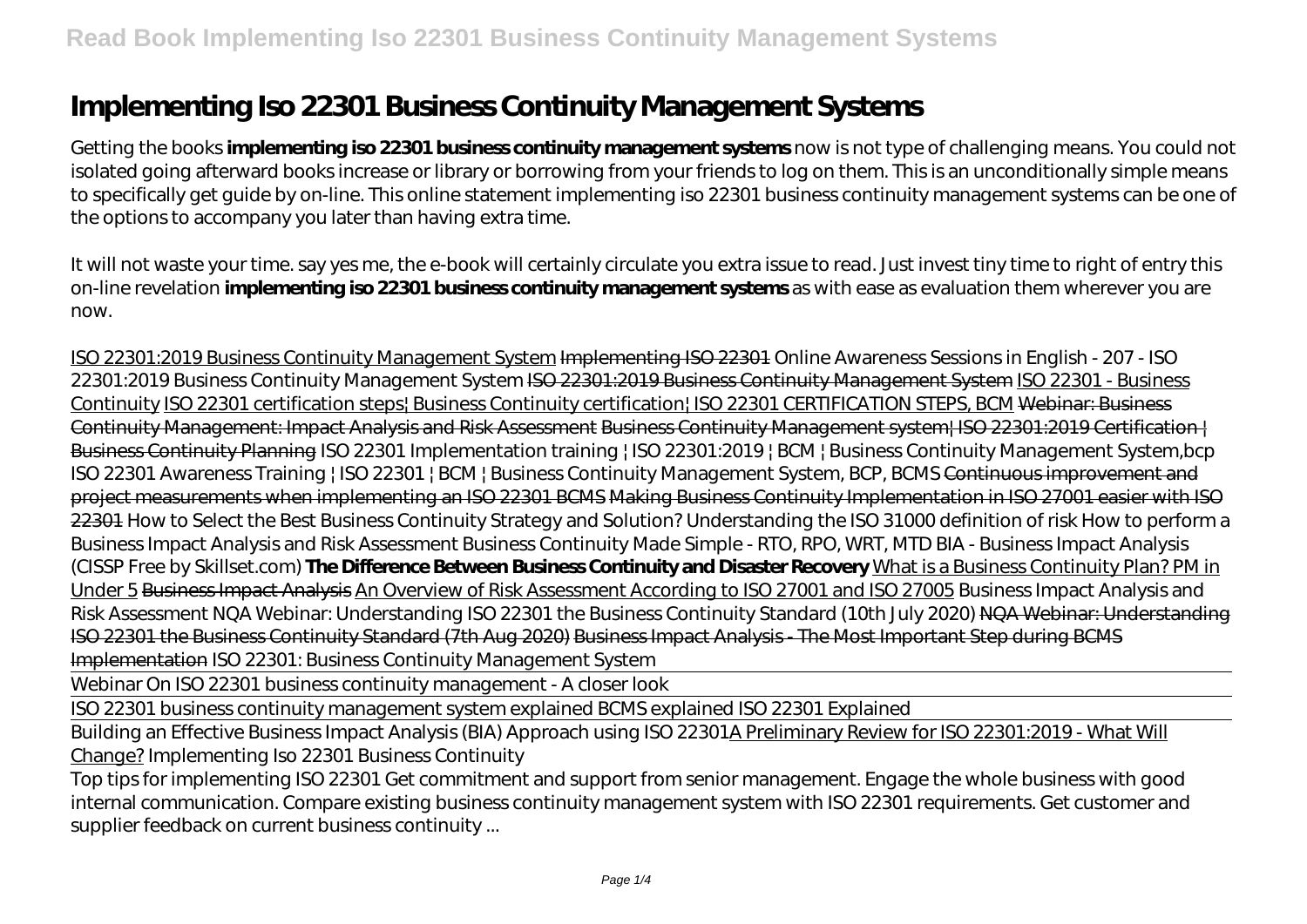#### *Implementing ISO 22301 Business Continuity ... - BSI Group*

Business Continuity Implementation using ISO 22301 The likelihood of disruptive incidents to happen to an organization is increasing steadily. Business continuity is vital to business success, and in today's interconnected world, virtually every aspect of a company's operation is vulnerable to disruption.

## *Business Continuity Implementation using ISO 22301 ...*

ISO 22301 - Business continuity. A free publication about ISO 22301, Security and resilience – Business continuity management systems – Requirements, the International Standard for implementing and maintaining effective business continuity plans, systems and processes.

## *ISO - ISO 22301 - Business continuity*

IMPLEMENTING ISO 22301: THE BUSINESS CONTINUITY MANAGEMENT SYSTEM STANDARD SCOPE OF THE STANDARD As stated in ISO 22301 Clause 1, the intended purpose of the standard is to enable organizations to "protect against, reduce the likelihood of occurrence, prepare for, respond to, and recover from disruptive incidents

# *IMPLEMENTING ISO 22301: THE BUSINESS CONTINUITY MANAGEMENT ...*

Top tips for implementing ISO 22301 Get commitment and support from senior management. Engage the whole business with good internal communication. Compare existing business continuity management system with ISO 22301 requirements. Get customer and supplier feedback on current business continuity ...

# *Implementing ISO 22301 Business Continuity Management*

ISO 22301:2019 - BUSINESS CONTINUITY MANAGEMENT | MASTERCLASS . By attending this course, you'll understand how to implement a BCMS based on ISO 22301:2019. Using a step-by-step approach with the aid of a toolkit, you'll learn how to develop an implementation plan and develop the required processes and as

# *ISO 22301:BUSINESS CONTINUITY MANAGEMENT SYSTEM*

Implementing ISO 22301 The Business Continuity Management System Standard Whether your goal is to align to the standard or pursue certification, this white paper will serve as your road map for success! The second edition of Implementing ISO 22301 reflects updates to the 2019 version of the standard.

# *Implementing ISO 22301 - Avalution*

ISO 22301:2019 is the recognised international standard for Business Continuity Management Systems (BCMS), published by the International Organisation for Standardization (ISO). ISO 22301 is the first ISO standard to incorporate Annex L, which provides a common framework for all new management system specifications issued by ISO.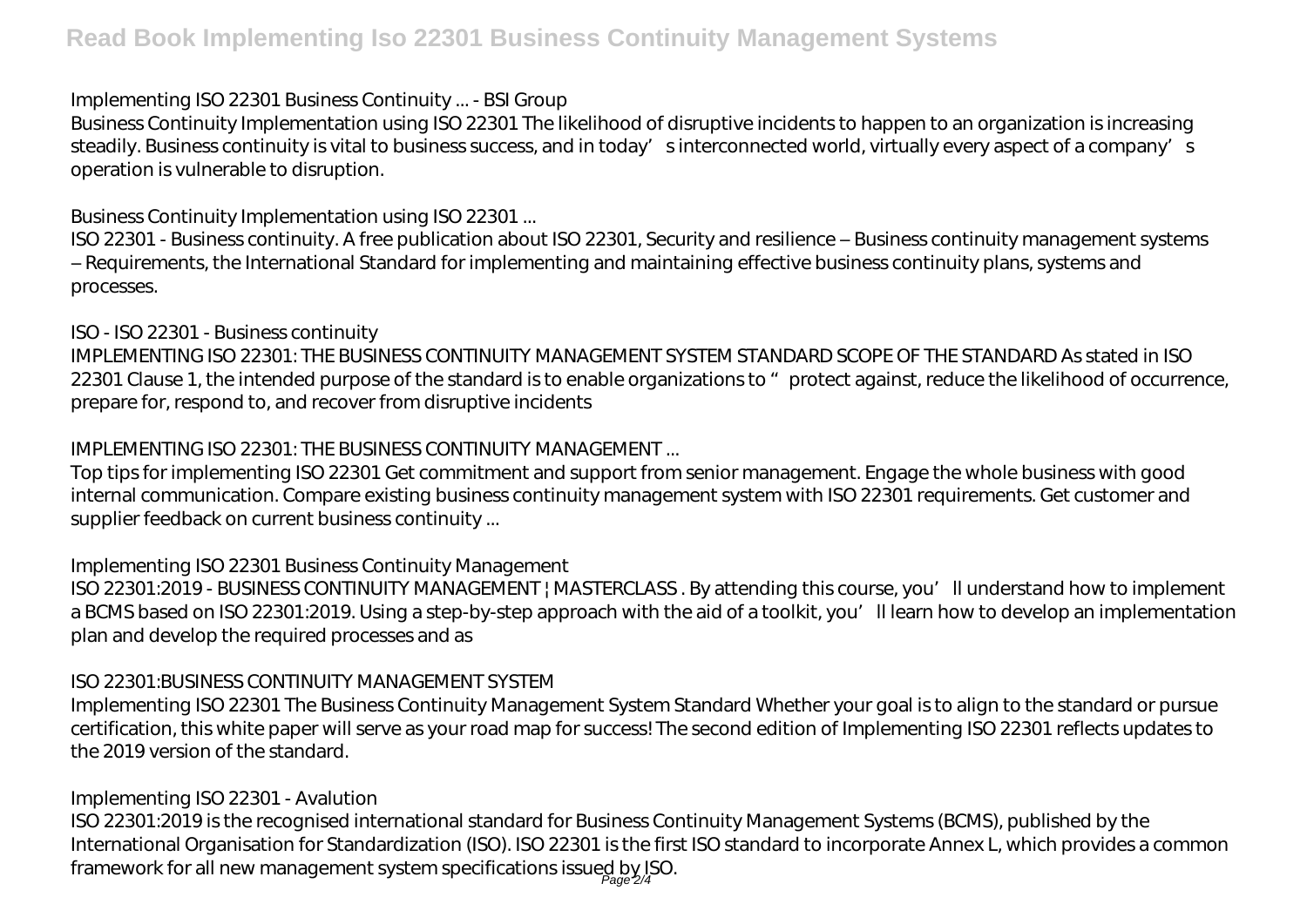#### *ISO 22301: The Business Continuity Standard*

The international standard ISO 22301:2012 provides a best-practice framework for implementing an optimised business continuity management system (BCMS), enabling you to minimise business disruption and continue operating in the event of an incident.

#### *ISO 22301, the international business continuity standard*

When organizations operating internationally started calling for a single International Standard, ISO/TC 223, Societal security, responded by developing ISO 22301:2012, Societal security – Business continuity management systems – Requirements. The new standard is the result of significant global interest, cooperation and input.

#### *ISO - Business continuity - ISO 22301 when things go ...*

ISO Certification for Managing Business Risks. ISO Management Systems heavily feature the theme of risk management, while some such as ISO 27001 for Information Security or ISO 22301 for Business Continuity are specifically designed to manage a particular set of risks.

## *Organisations Say ISO is More Important Since Pandemic ...*

Business continuity management (BCM) is a cornerstone for developing cyber resilience, with ISO 22301 considered the best-practice framework for a business continuity management system (BCMS). Discover our full range of free business continuity and ISO 22301 resources to help your BCM implementation.

## *Resources for implementing BCM and ISO 22301*

ISO 22301 is a standard for a management system to adhere to for business disruptions. The requirements aim to help companies reduce the likelihood of interruptions while also preparing for and responding to them when they arise. A business continuity management system certified to ISO 22301 means the organization:

## *Guide to ISO 22301 - Business Continuity Management | NQA*

ISO 22301 is an international standard which provides requirements for establishing and maintaining a Business Continuity Management System (BCMS). The standard can be implemented by organizations of any type and size, with the intent to protect business operations from incidents, be those natural, physical, cyber, or economic.

#### *ISO 22301—Benefits of a Business Continuity Management ...*

Business Continuity Management System is intended to act as a catalyst to accelerate progress on the journey from business continuity management and risk management to the creation and implementation of a business continuity management system, both by enhancing the BCM and risk competence of individual readers and by contributing to shared knowledge in implementing ISO 22301 in organizations.